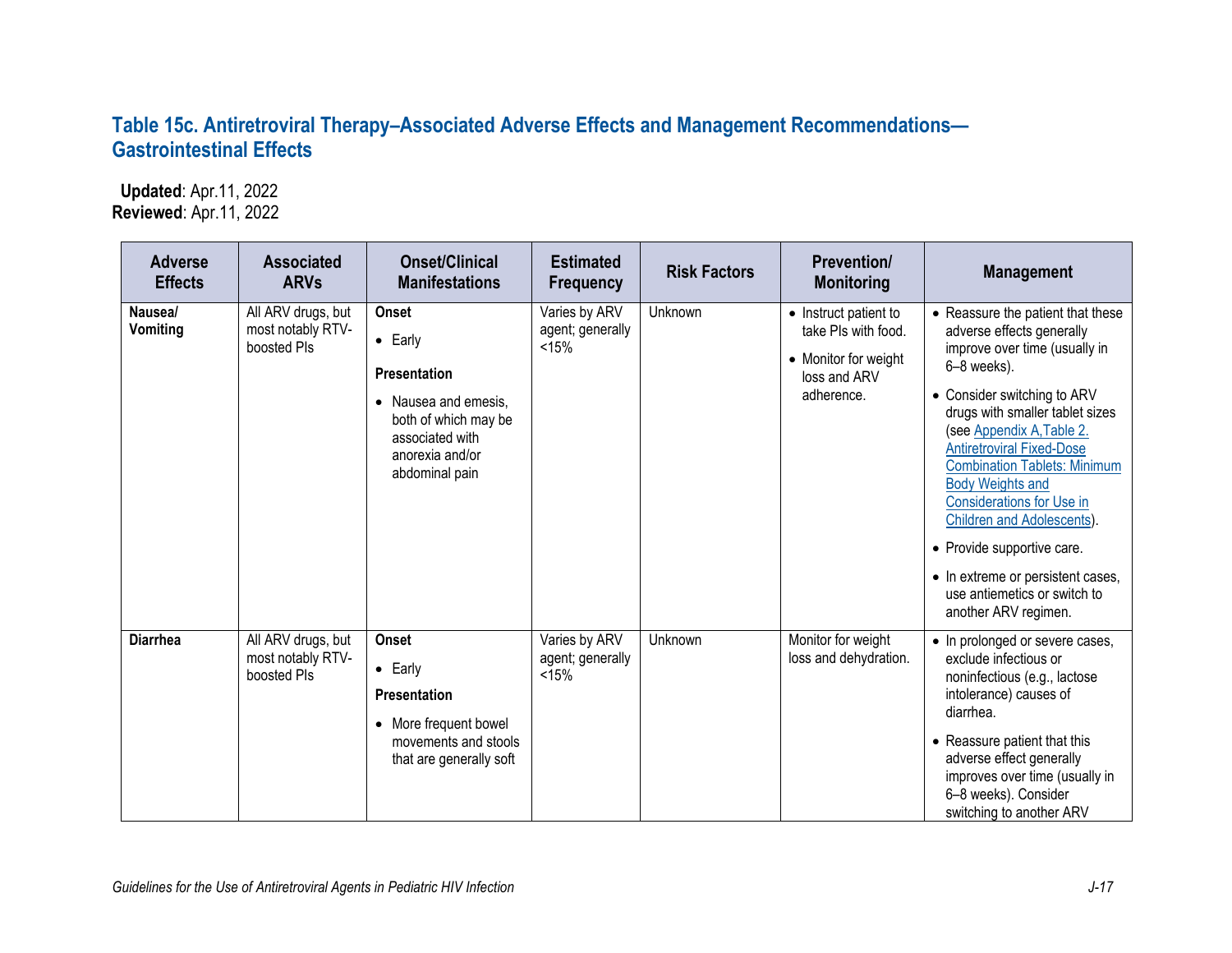| regimen in persistent and<br>severe cases.<br>• Treatment data in children are<br>lacking; however, the following<br>strategies may be useful when<br>the ARV regimen cannot be                                                                                                                                                                                                                                                                                                                                                                                                                                                                                                                                                                                                                                                                                                                                                                                                                                                                                                                                                                                                                                                                                             |  |
|-----------------------------------------------------------------------------------------------------------------------------------------------------------------------------------------------------------------------------------------------------------------------------------------------------------------------------------------------------------------------------------------------------------------------------------------------------------------------------------------------------------------------------------------------------------------------------------------------------------------------------------------------------------------------------------------------------------------------------------------------------------------------------------------------------------------------------------------------------------------------------------------------------------------------------------------------------------------------------------------------------------------------------------------------------------------------------------------------------------------------------------------------------------------------------------------------------------------------------------------------------------------------------|--|
| changed:<br>• Modifying the diet<br>• Using bulk-forming agents<br>(e.g., psyllium)<br>• Using antimotility agents<br>(e.g., loperamide)<br>• Using crofelemer, which is<br>approved by the FDA to<br>treat ART-associated<br>diarrhea in adults aged<br>≥18 years; no pediatric<br>data are available.<br><b>Pancreatitis</b><br>$2\%$<br>Use of concomitant<br>Rare, but may<br><b>Onset</b><br>Measure serum<br>• Discontinue offending agent<br>occur with NRTIs<br>medications that are<br>amylase and lipase<br>and avoid reintroduction.<br>• Any time, usually after<br>or RTV-boosted<br>concentrations if<br>associated with<br>months of therapy<br>• Manage symptoms of acute<br>Pls<br>pancreatitis<br>persistent abdominal<br>episodes.<br>(e.g., TMP-SMX,<br>pain develops.<br><b>Presentation</b><br>pentamidine,<br>• If pancreatitis is associated<br>• Emesis, abdominal<br>ribavirin)<br>with hypertriglyceridemia,<br>pain, elevated amylase<br>consider using interventions to<br>Hypertriglyceridemia<br>and lipase levels<br>lower TG levels.<br>(asymptomatic<br>Advanced HIV<br>hyperamylasemia or<br>infection<br>elevated lipase do not<br>Previous episode of<br>in and of themselves<br>pancreatitis<br>indicate pancreatitis)<br>Alcohol use |  |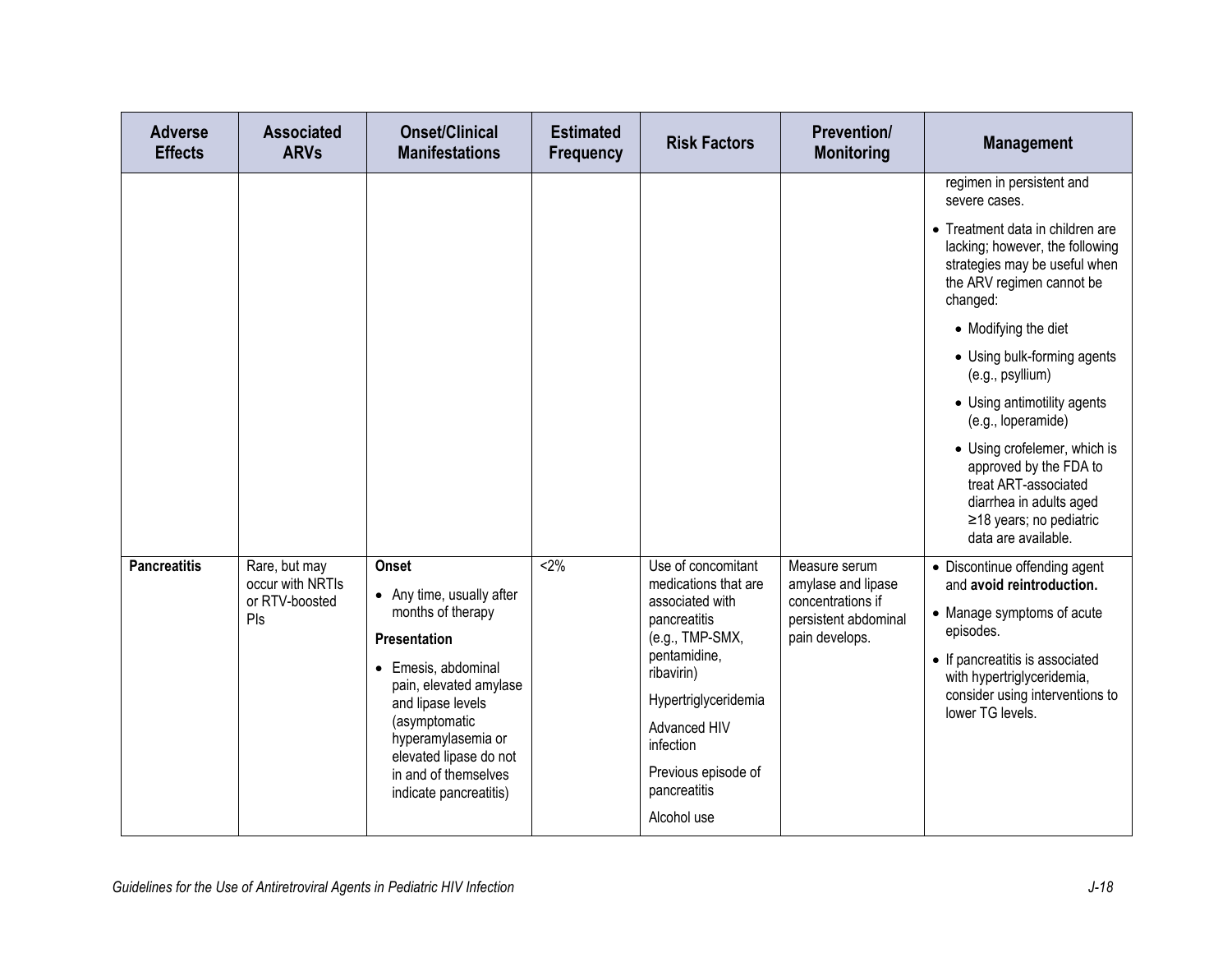**Key:** ART = antiretroviral therapy; ARV = antiretroviral; FDA = U.S. Food and Drug Administration; NRTI = nucleoside reverse transcriptase inhibitor; PI = protease inhibitor; RTV = ritonavir; TG = triglyceride; TMP-SMX = trimethoprim sulfamethoxazole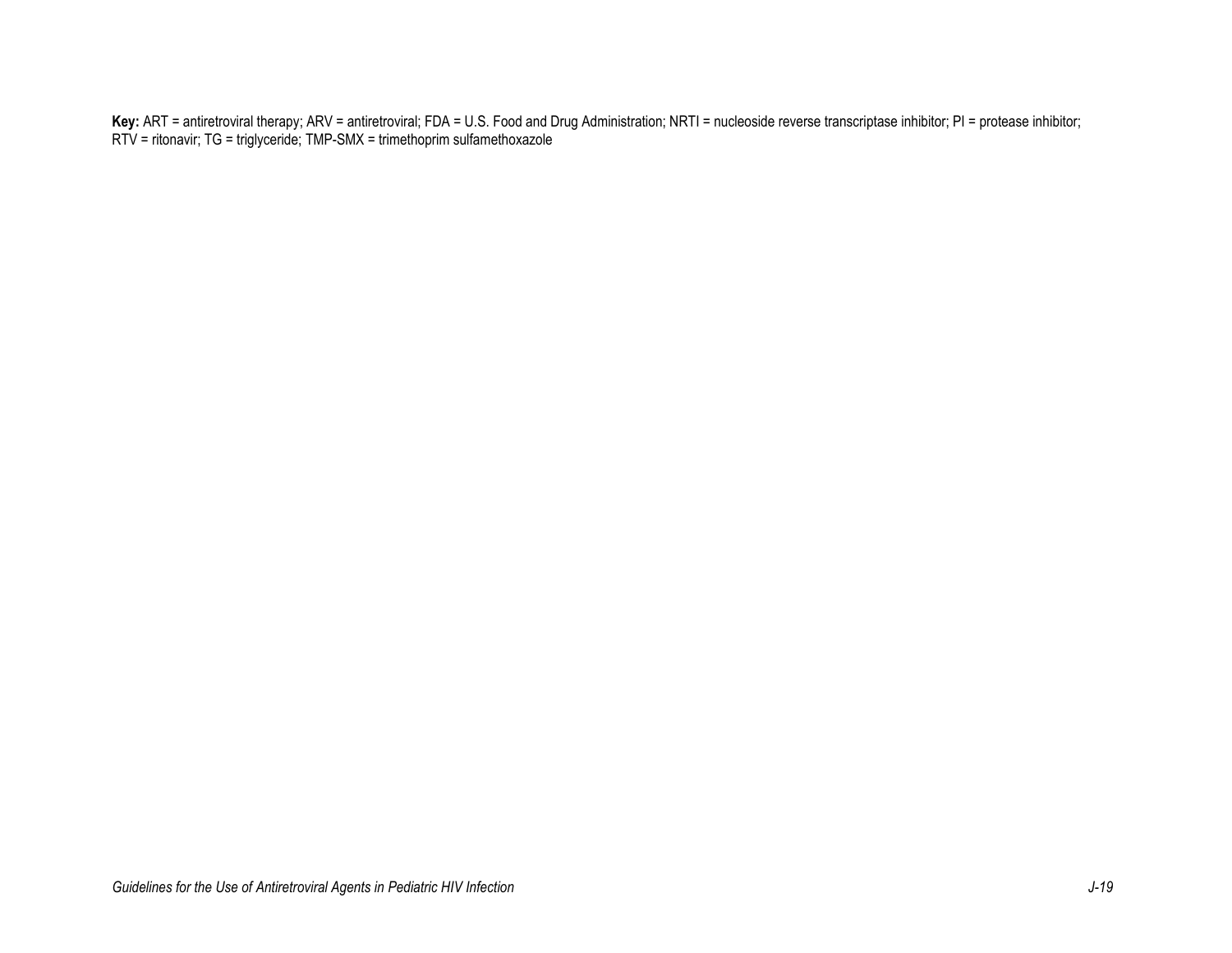## **References**

- 1. Basile FW, Fedele MC, Lo Vecchio A. Gastrointestinal diseases in children living with HIV. *Microorganisms*. 2021;9(8). Available at: [https://www.ncbi.nlm.nih.gov/pubmed/34442651.](https://www.ncbi.nlm.nih.gov/pubmed/34442651)
- 2. Buck WC, Kabue MM, Kazembe PN, Kline MW. Discontinuation of standard first-line antiretroviral therapy in a cohort of 1,434 Malawian children. *J Int AIDS Soc*. 2010;13:31. Available at: [http://www.ncbi.nlm.nih.gov/pubmed/20691049.](http://www.ncbi.nlm.nih.gov/pubmed/20691049)
- 3. Castro JG, Chin-Beckford N. Crofelemer for the symptomatic relief of non-infectious diarrhea in adult patients with HIV/AIDS on anti-retroviral therapy. *Expert Rev Clin Pharmacol*. 2015;8(6):683-690. Available at: [https://www.ncbi.nlm.nih.gov/pubmed/26517110.](https://www.ncbi.nlm.nih.gov/pubmed/26517110)
- 4. Clay PG, Crutchley RD. Noninfectious diarrhea in HIV seropositive individuals: a review of prevalence rates, etiology, and management in the era of combination antiretroviral therapy. *Infect Dis Ther*. 2014;3(2):103-122. Available at: [http://www.ncbi.nlm.nih.gov/pubmed/25388760.](http://www.ncbi.nlm.nih.gov/pubmed/25388760)
- 5. Dikman AE, Schonfeld E, Srisarajivakul NC, Poles MA. Human immunodeficiency virus-associated diarrhea: still an issue in the era of antiretroviral therapy. *Dig Dis Sci*. 2015;60(8):2236-2245. Available at: [https://www.ncbi.nlm.nih.gov/pubmed/25772777.](https://www.ncbi.nlm.nih.gov/pubmed/25772777)
- 6. Logan C, Beadsworth MB, Beeching NJ. HIV and diarrhoea: what is new? *Curr Opin Infect Dis*. 2016;29(5):486-494. Available at: [https://www.ncbi.nlm.nih.gov/pubmed/27472290.](https://www.ncbi.nlm.nih.gov/pubmed/27472290)
- 7. Malan N, Su J, Mancini M, et al. Gastrointestinal tolerability and quality of life in antiretroviral-naive HIV-1-infected patients: data from the CASTLE study. *AIDS Care*. 2010;22(6):677-686. Available at: [http://www.ncbi.nlm.nih.gov/pubmed/20467943.](http://www.ncbi.nlm.nih.gov/pubmed/20467943)
- 8. Nachman SA, Chernoff M, Gona P, et al. Incidence of noninfectious conditions in perinatally HIV-infected children and adolescents in the HAART era. *Arch Pediatr Adolesc Med*. 2009;163(2):164-171. Available at: [http://www.ncbi.nlm.nih.gov/pubmed/19188649.](http://www.ncbi.nlm.nih.gov/pubmed/19188649)
- 9. Oumar AA, Diallo K, Dembele JP, et al. Adverse drug reactions to antiretroviral therapy: prospective study in children in Sikasso (Mali). *J Pediatr Pharmacol Ther*. 2012;17(4):382-388. Available at: [http://www.ncbi.nlm.nih.gov/pubmed/23411444.](http://www.ncbi.nlm.nih.gov/pubmed/23411444)
- 10. Szoke D, Ridolfo A, Valente C, Galli M, Panteghini M. Frequency of pancreatic hyperamylasemia in human immunodeficiency virus–positive patients in the highly active antiretroviral therapy era. *Am J Clin Pathol*. 2016;145(1):128-133. Available at: [http://www.ncbi.nlm.nih.gov/pubmed/26712880.](http://www.ncbi.nlm.nih.gov/pubmed/26712880)